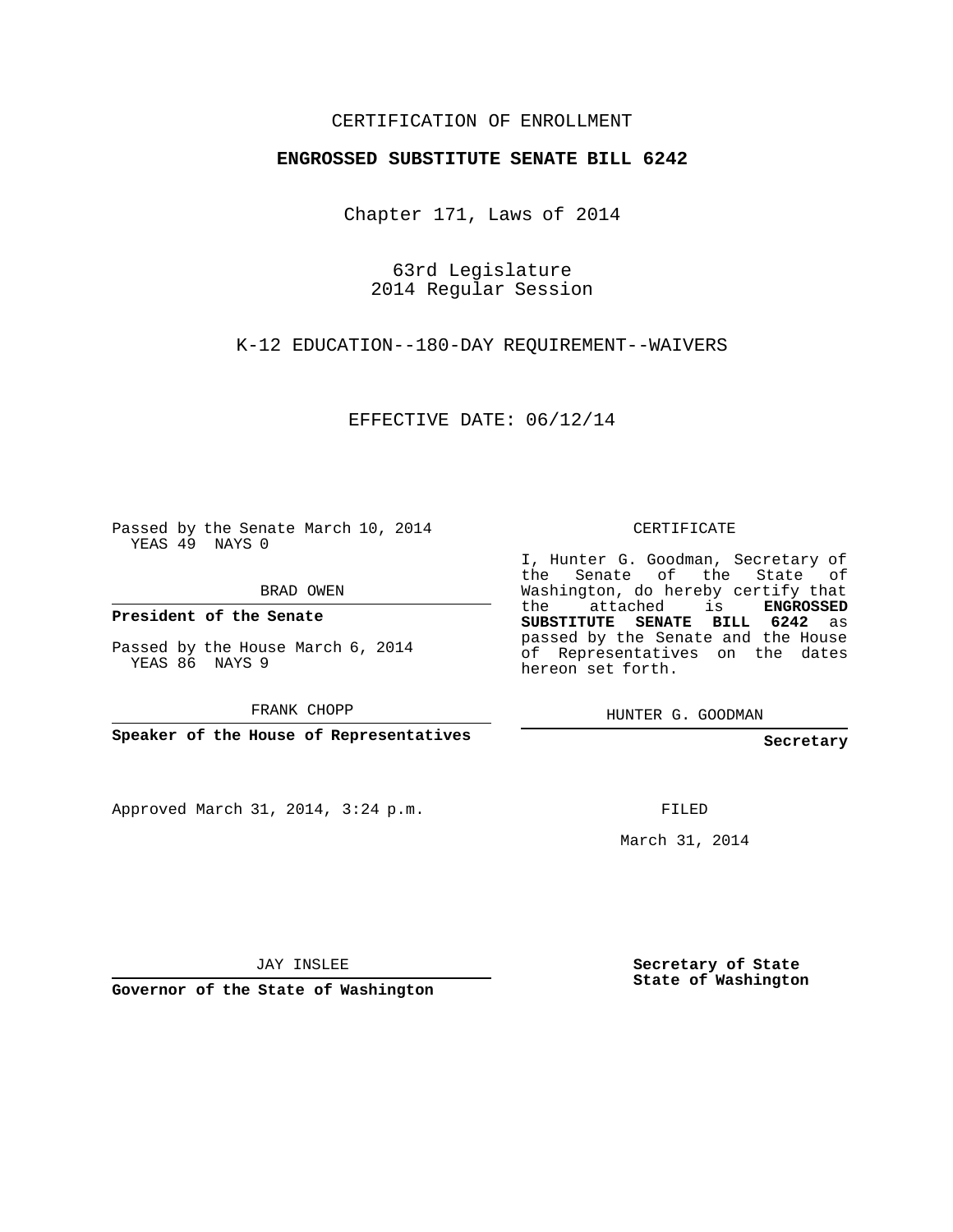## **ENGROSSED SUBSTITUTE SENATE BILL 6242** \_\_\_\_\_\_\_\_\_\_\_\_\_\_\_\_\_\_\_\_\_\_\_\_\_\_\_\_\_\_\_\_\_\_\_\_\_\_\_\_\_\_\_\_\_

\_\_\_\_\_\_\_\_\_\_\_\_\_\_\_\_\_\_\_\_\_\_\_\_\_\_\_\_\_\_\_\_\_\_\_\_\_\_\_\_\_\_\_\_\_

AS AMENDED BY THE HOUSE

Passed Legislature - 2014 Regular Session

**State of Washington 63rd Legislature 2014 Regular Session**

**By** Senate Early Learning & K-12 Education (originally sponsored by Senators King, Rolfes, Litzow, Billig, Fain, Chase, and McAuliffe)

READ FIRST TIME 02/07/14.

 1 AN ACT Relating to waivers from the one hundred eighty-day school 2 year requirement; amending RCW 28A.305.141; and providing an expiration 3 date.

4 BE IT ENACTED BY THE LEGISLATURE OF THE STATE OF WASHINGTON:

 5 **Sec. 1.** RCW 28A.305.141 and 2009 c 543 s 2 are each amended to 6 read as follows:

 (1) In addition to waivers authorized under RCW 28A.305.140 and 28A.655.180, the state board of education may grant waivers from the requirement for a one hundred eighty-day school year under RCW 10 28A.150.220 ((and -28A.150.250)) to school districts that propose to operate one or more schools on a flexible calendar for purposes of economy and efficiency as provided in this section. The requirement 13 under RCW 28A.150.220 that school districts offer ((an annual average 14 instructional hour offering of at least one thousand) minimum instructional hours shall not be waived.

16 (2) A school district seeking a waiver under this section must 17 submit an application that includes:

18 (a) A proposed calendar for the school day and school year that 19 demonstrates how the instructional hour requirement will be maintained;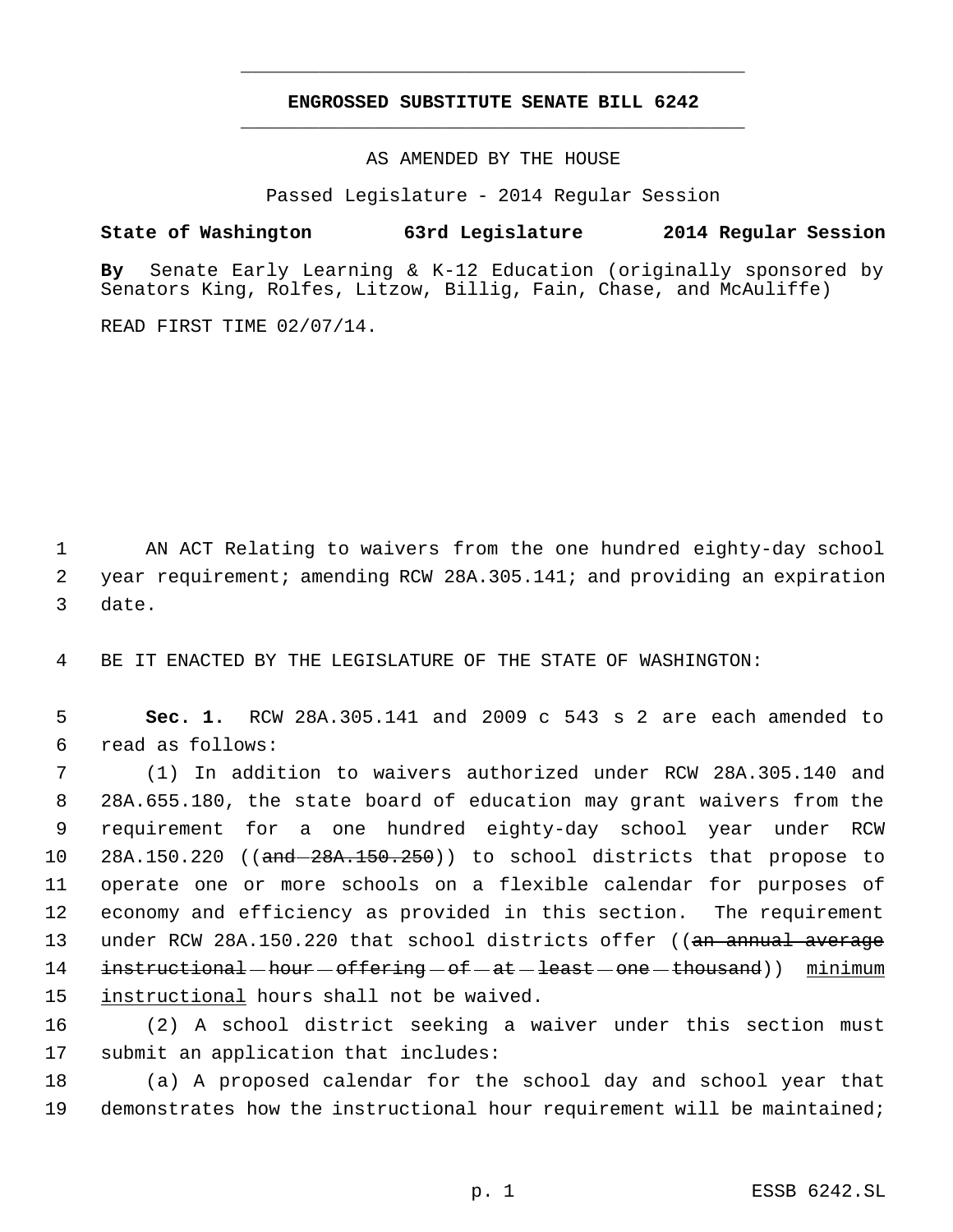(b) An explanation and estimate of the economies and efficiencies to be gained from compressing the instructional hours into fewer than one hundred eighty days;

 (c) An explanation of how monetary savings from the proposal will be redirected to support student learning;

 (d) A summary of comments received at one or more public hearings on the proposal and how concerns will be addressed;

 (e) An explanation of the impact on students who rely upon free and reduced-price school child nutrition services and the impact on the ability of the child nutrition program to operate an economically independent program;

12 (f) An explanation of the impact on employees in education support 13 positions and the ability to recruit and retain employees in education support positions;

 (g) An explanation of the impact on students whose parents work 16 during the missed school day; and

 (h) Other information that the state board of education may request to assure that the proposed flexible calendar will not adversely affect student learning.

 (3) The state board of education shall adopt criteria to evaluate waiver requests. No more than five districts may be granted waivers. Waivers may be granted for up to three years. After each school year, the state board of education shall analyze empirical evidence to determine whether the reduction is affecting student learning. If the state board of education determines that student learning is adversely affected, the school district shall discontinue the flexible calendar as soon as possible but not later than the beginning of the next school year after the determination has been made. All waivers expire August 29 31, ((<del>2014</del>)) 2017.

 (a) Two of the five waivers granted under this subsection shall be granted to school districts with student populations of less than one hundred fifty students.

 (b) Three of the five waivers granted under this subsection shall be granted to school districts with student populations of between one hundred fifty-one and five hundred students.

36 (4) ((The -state -board -of -education -shall -examine -the -waivers granted under this section and make a recommendation to the education committees of the legislature by December 15, 2013, regarding whether